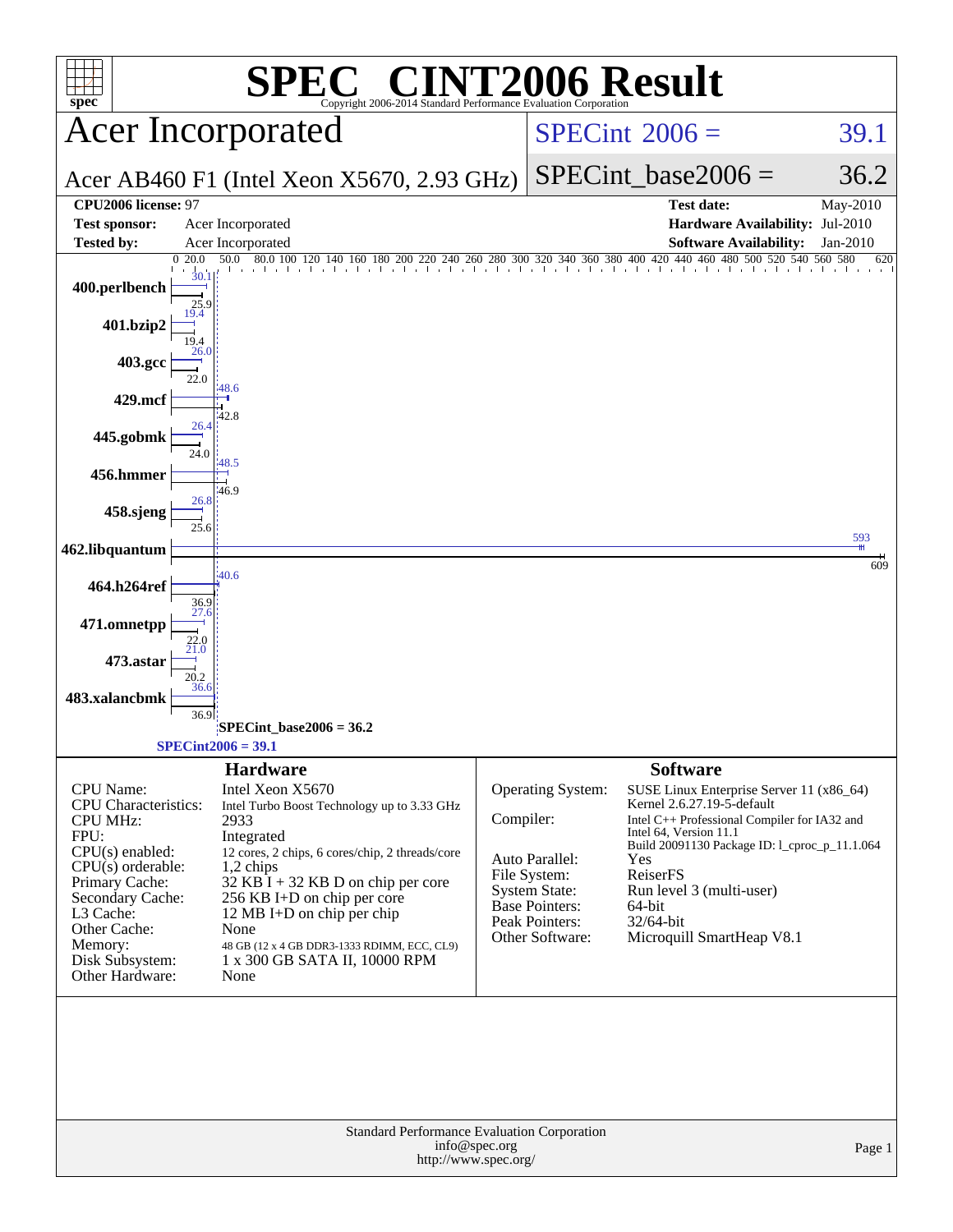

# **[SPEC CINT2006 Result](http://www.spec.org/auto/cpu2006/Docs/result-fields.html#SPECCINT2006Result)**

### Acer Incorporated

### $SPECint2006 = 39.1$  $SPECint2006 = 39.1$

Acer AB460 F1 (Intel Xeon X5670, 2.93 GHz)

 $SPECTnt\_base2006 = 36.2$ 

### **[CPU2006 license:](http://www.spec.org/auto/cpu2006/Docs/result-fields.html#CPU2006license)** 97 **[Test date:](http://www.spec.org/auto/cpu2006/Docs/result-fields.html#Testdate)** May-2010

**[Test sponsor:](http://www.spec.org/auto/cpu2006/Docs/result-fields.html#Testsponsor)** Acer Incorporated **[Hardware Availability:](http://www.spec.org/auto/cpu2006/Docs/result-fields.html#HardwareAvailability)** Jul-2010 **[Tested by:](http://www.spec.org/auto/cpu2006/Docs/result-fields.html#Testedby)** Acer Incorporated **[Software Availability:](http://www.spec.org/auto/cpu2006/Docs/result-fields.html#SoftwareAvailability)** Jan-2010

### **[Results Table](http://www.spec.org/auto/cpu2006/Docs/result-fields.html#ResultsTable)**

|                         |                                                                                                         |       | <b>Base</b>    |              |                |       |                |              | <b>Peak</b>    |              |                |              |
|-------------------------|---------------------------------------------------------------------------------------------------------|-------|----------------|--------------|----------------|-------|----------------|--------------|----------------|--------------|----------------|--------------|
| <b>Benchmark</b>        | <b>Seconds</b>                                                                                          | Ratio | <b>Seconds</b> | <b>Ratio</b> | <b>Seconds</b> | Ratio | <b>Seconds</b> | <b>Ratio</b> | <b>Seconds</b> | <b>Ratio</b> | <b>Seconds</b> | <b>Ratio</b> |
| $ 400.\text{perlbench}$ | 379                                                                                                     | 25.8  | 377            | 25.9         | 374            | 26.1  | 325            | 30.1         | 325            | 30.1         | 325            | 30.1         |
| 401.bzip2               | 493                                                                                                     | 19.6  | 501            | 19.3         | 497            | 19.4  | 498            | 19.4         | 498            | 19.4         | 497            | 19.4         |
| $403.\text{gcc}$        | 366                                                                                                     | 22.0  | 371            | 21.7         | 365            | 22.1  | 309            | 26.0         | <b>310</b>     | 26.0         | 313            | 25.7         |
| $429$ .mcf              | 213                                                                                                     | 42.8  | 213            | 42.8         | 210            | 43.5  | 188            | 48.6         | 192            | 47.6         | 186            | 49.0         |
| $445$ .gobmk            | 437                                                                                                     | 24.0  | 438            | 23.9         | 436            | 24.1  | 398            | 26.4         | 398            | 26.4         | 398            | 26.4         |
| 456.hmmer               | 199                                                                                                     | 46.9  | 200            | 46.8         | 199            | 46.9  | 193            | 48.4         | 192            | 48.5         | 192            | 48.5         |
| 458 sjeng               | 472                                                                                                     | 25.7  | 473            | 25.6         | 472            | 25.6  | 453            | 26.7         | 452            | 26.8         | 452            | 26.8         |
| 462.libquantum          | 34.0                                                                                                    | 609   | 34.0           | 609          | 33.8           | 612   | 34.8           | 595          | 35.0           | 591          | 34.9           | 593          |
| 464.h264ref             | 599                                                                                                     | 37.0  | 600            | 36.9         | 601            | 36.8  | 545            | 40.6         | 544            | 40.7         | 546            | 40.5         |
| $ 471$ .omnetpp         | 279                                                                                                     | 22.4  | 284            | 22.0         | 284            | 22.0  | 226            | 27.6         | 227            | 27.6         | 223            | 28.0         |
| $473.$ astar            | 346                                                                                                     | 20.3  | 347            | 20.2         | 348            | 20.2  | 332            | 21.1         | 337            | 20.9         | 334            | 21.0         |
| 483.xalancbmk           | 187                                                                                                     | 36.9  | 186            | 37.2         | 187            | 36.8  | 189            | 36.6         | 189            | 36.6         | 188            | 36.7         |
|                         | Docults appear in the order in which they were run. Rold underlined text indicates a modian measurement |       |                |              |                |       |                |              |                |              |                |              |

Results appear in the [order in which they were run.](http://www.spec.org/auto/cpu2006/Docs/result-fields.html#RunOrder) Bold underlined text [indicates a median measurement.](http://www.spec.org/auto/cpu2006/Docs/result-fields.html#Median)

### **[Operating System Notes](http://www.spec.org/auto/cpu2006/Docs/result-fields.html#OperatingSystemNotes)**

 'ulimit -s unlimited' was used to set the stack size to unlimited prior to run OMP\_NUM\_THREADS set to number of cores KMP\_AFFINITY set to granularity=fine,scatter

### **[Platform Notes](http://www.spec.org/auto/cpu2006/Docs/result-fields.html#PlatformNotes)**

 Fan speed set to full Speed (ie. Enterprise Blade mode) with Smart Blade Console through CMM (Chassis Management Module)

### **[General Notes](http://www.spec.org/auto/cpu2006/Docs/result-fields.html#GeneralNotes)**

Binaries were compiled on SLES 10 with Binutils 2.18.50.0.7.20080502

 The Acer AB460 F1, and Gateway GB460 F1 are electronically equivalent. This result was measured on Gateway GB460 F1.

### **[Base Compiler Invocation](http://www.spec.org/auto/cpu2006/Docs/result-fields.html#BaseCompilerInvocation)**

[C benchmarks](http://www.spec.org/auto/cpu2006/Docs/result-fields.html#Cbenchmarks): [icc -m64](http://www.spec.org/cpu2006/results/res2010q3/cpu2006-20100608-11654.flags.html#user_CCbase_intel_icc_64bit_f346026e86af2a669e726fe758c88044)

[C++ benchmarks:](http://www.spec.org/auto/cpu2006/Docs/result-fields.html#CXXbenchmarks) [icpc -m64](http://www.spec.org/cpu2006/results/res2010q3/cpu2006-20100608-11654.flags.html#user_CXXbase_intel_icpc_64bit_fc66a5337ce925472a5c54ad6a0de310)

> Standard Performance Evaluation Corporation [info@spec.org](mailto:info@spec.org) <http://www.spec.org/>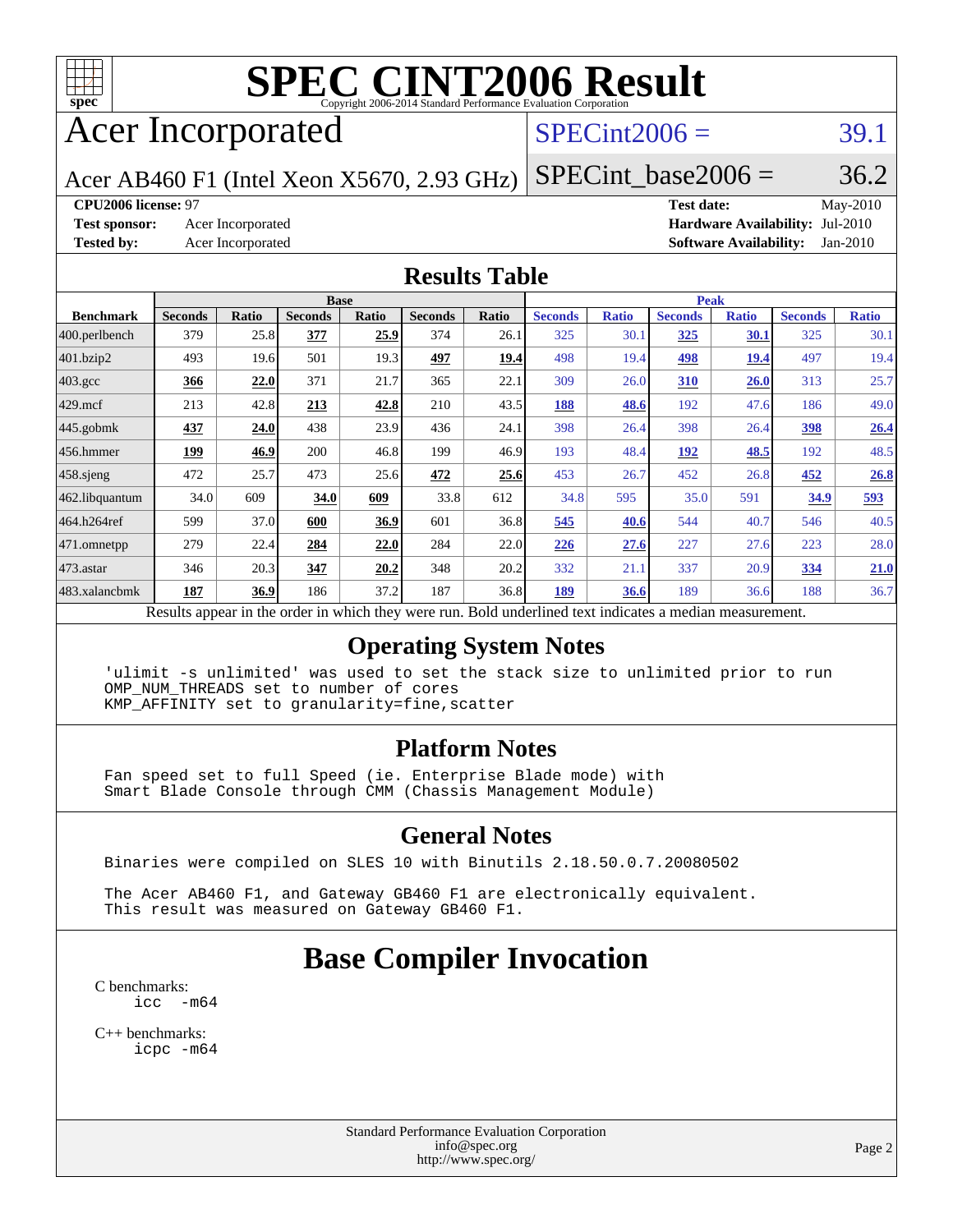

## **[SPEC CINT2006 Result](http://www.spec.org/auto/cpu2006/Docs/result-fields.html#SPECCINT2006Result)**

Acer Incorporated

 $SPECint2006 = 39.1$  $SPECint2006 = 39.1$ 

Acer AB460 F1 (Intel Xeon X5670, 2.93 GHz) SPECint base2006 =  $36.2$ 

**[CPU2006 license:](http://www.spec.org/auto/cpu2006/Docs/result-fields.html#CPU2006license)** 97 **[Test date:](http://www.spec.org/auto/cpu2006/Docs/result-fields.html#Testdate)** May-2010 **[Test sponsor:](http://www.spec.org/auto/cpu2006/Docs/result-fields.html#Testsponsor)** Acer Incorporated **[Hardware Availability:](http://www.spec.org/auto/cpu2006/Docs/result-fields.html#HardwareAvailability)** Jul-2010 **[Tested by:](http://www.spec.org/auto/cpu2006/Docs/result-fields.html#Testedby)** Acer Incorporated **[Software Availability:](http://www.spec.org/auto/cpu2006/Docs/result-fields.html#SoftwareAvailability)** Jan-2010

### **[Base Portability Flags](http://www.spec.org/auto/cpu2006/Docs/result-fields.html#BasePortabilityFlags)**

 400.perlbench: [-DSPEC\\_CPU\\_LP64](http://www.spec.org/cpu2006/results/res2010q3/cpu2006-20100608-11654.flags.html#b400.perlbench_basePORTABILITY_DSPEC_CPU_LP64) [-DSPEC\\_CPU\\_LINUX\\_X64](http://www.spec.org/cpu2006/results/res2010q3/cpu2006-20100608-11654.flags.html#b400.perlbench_baseCPORTABILITY_DSPEC_CPU_LINUX_X64) 401.bzip2: [-DSPEC\\_CPU\\_LP64](http://www.spec.org/cpu2006/results/res2010q3/cpu2006-20100608-11654.flags.html#suite_basePORTABILITY401_bzip2_DSPEC_CPU_LP64) 403.gcc: [-DSPEC\\_CPU\\_LP64](http://www.spec.org/cpu2006/results/res2010q3/cpu2006-20100608-11654.flags.html#suite_basePORTABILITY403_gcc_DSPEC_CPU_LP64) 429.mcf: [-DSPEC\\_CPU\\_LP64](http://www.spec.org/cpu2006/results/res2010q3/cpu2006-20100608-11654.flags.html#suite_basePORTABILITY429_mcf_DSPEC_CPU_LP64) 445.gobmk: [-DSPEC\\_CPU\\_LP64](http://www.spec.org/cpu2006/results/res2010q3/cpu2006-20100608-11654.flags.html#suite_basePORTABILITY445_gobmk_DSPEC_CPU_LP64) 456.hmmer: [-DSPEC\\_CPU\\_LP64](http://www.spec.org/cpu2006/results/res2010q3/cpu2006-20100608-11654.flags.html#suite_basePORTABILITY456_hmmer_DSPEC_CPU_LP64) 458.sjeng: [-DSPEC\\_CPU\\_LP64](http://www.spec.org/cpu2006/results/res2010q3/cpu2006-20100608-11654.flags.html#suite_basePORTABILITY458_sjeng_DSPEC_CPU_LP64) 462.libquantum: [-DSPEC\\_CPU\\_LP64](http://www.spec.org/cpu2006/results/res2010q3/cpu2006-20100608-11654.flags.html#suite_basePORTABILITY462_libquantum_DSPEC_CPU_LP64) [-DSPEC\\_CPU\\_LINUX](http://www.spec.org/cpu2006/results/res2010q3/cpu2006-20100608-11654.flags.html#b462.libquantum_baseCPORTABILITY_DSPEC_CPU_LINUX) 464.h264ref: [-DSPEC\\_CPU\\_LP64](http://www.spec.org/cpu2006/results/res2010q3/cpu2006-20100608-11654.flags.html#suite_basePORTABILITY464_h264ref_DSPEC_CPU_LP64) 471.omnetpp: [-DSPEC\\_CPU\\_LP64](http://www.spec.org/cpu2006/results/res2010q3/cpu2006-20100608-11654.flags.html#suite_basePORTABILITY471_omnetpp_DSPEC_CPU_LP64) 473.astar: [-DSPEC\\_CPU\\_LP64](http://www.spec.org/cpu2006/results/res2010q3/cpu2006-20100608-11654.flags.html#suite_basePORTABILITY473_astar_DSPEC_CPU_LP64) 483.xalancbmk: [-DSPEC\\_CPU\\_LP64](http://www.spec.org/cpu2006/results/res2010q3/cpu2006-20100608-11654.flags.html#suite_basePORTABILITY483_xalancbmk_DSPEC_CPU_LP64) [-DSPEC\\_CPU\\_LINUX](http://www.spec.org/cpu2006/results/res2010q3/cpu2006-20100608-11654.flags.html#b483.xalancbmk_baseCXXPORTABILITY_DSPEC_CPU_LINUX)

### **[Base Optimization Flags](http://www.spec.org/auto/cpu2006/Docs/result-fields.html#BaseOptimizationFlags)**

[C benchmarks](http://www.spec.org/auto/cpu2006/Docs/result-fields.html#Cbenchmarks):

[-xSSE4.2](http://www.spec.org/cpu2006/results/res2010q3/cpu2006-20100608-11654.flags.html#user_CCbase_f-xSSE42_f91528193cf0b216347adb8b939d4107) [-ipo](http://www.spec.org/cpu2006/results/res2010q3/cpu2006-20100608-11654.flags.html#user_CCbase_f-ipo) [-O3](http://www.spec.org/cpu2006/results/res2010q3/cpu2006-20100608-11654.flags.html#user_CCbase_f-O3) [-no-prec-div](http://www.spec.org/cpu2006/results/res2010q3/cpu2006-20100608-11654.flags.html#user_CCbase_f-no-prec-div) [-static](http://www.spec.org/cpu2006/results/res2010q3/cpu2006-20100608-11654.flags.html#user_CCbase_f-static) [-parallel](http://www.spec.org/cpu2006/results/res2010q3/cpu2006-20100608-11654.flags.html#user_CCbase_f-parallel) [-opt-prefetch](http://www.spec.org/cpu2006/results/res2010q3/cpu2006-20100608-11654.flags.html#user_CCbase_f-opt-prefetch)

[C++ benchmarks:](http://www.spec.org/auto/cpu2006/Docs/result-fields.html#CXXbenchmarks)

[-xSSE4.2](http://www.spec.org/cpu2006/results/res2010q3/cpu2006-20100608-11654.flags.html#user_CXXbase_f-xSSE42_f91528193cf0b216347adb8b939d4107) [-ipo](http://www.spec.org/cpu2006/results/res2010q3/cpu2006-20100608-11654.flags.html#user_CXXbase_f-ipo) [-O3](http://www.spec.org/cpu2006/results/res2010q3/cpu2006-20100608-11654.flags.html#user_CXXbase_f-O3) [-no-prec-div](http://www.spec.org/cpu2006/results/res2010q3/cpu2006-20100608-11654.flags.html#user_CXXbase_f-no-prec-div) [-opt-prefetch](http://www.spec.org/cpu2006/results/res2010q3/cpu2006-20100608-11654.flags.html#user_CXXbase_f-opt-prefetch) [-Wl,-z,muldefs](http://www.spec.org/cpu2006/results/res2010q3/cpu2006-20100608-11654.flags.html#user_CXXbase_link_force_multiple1_74079c344b956b9658436fd1b6dd3a8a) [-L/home/cmplr/usr3/alrahate/cpu2006.1.1.ic11.1/libic11.1-64bit -lsmartheap64](http://www.spec.org/cpu2006/results/res2010q3/cpu2006-20100608-11654.flags.html#user_CXXbase_SmartHeap64_e2306cda84805d1ab360117a79ff779c)

### **[Base Other Flags](http://www.spec.org/auto/cpu2006/Docs/result-fields.html#BaseOtherFlags)**

[C benchmarks](http://www.spec.org/auto/cpu2006/Docs/result-fields.html#Cbenchmarks):

403.gcc: [-Dalloca=\\_alloca](http://www.spec.org/cpu2006/results/res2010q3/cpu2006-20100608-11654.flags.html#b403.gcc_baseEXTRA_CFLAGS_Dalloca_be3056838c12de2578596ca5467af7f3)

### **[Peak Compiler Invocation](http://www.spec.org/auto/cpu2006/Docs/result-fields.html#PeakCompilerInvocation)**

[C benchmarks \(except as noted below\)](http://www.spec.org/auto/cpu2006/Docs/result-fields.html#Cbenchmarksexceptasnotedbelow):

icc  $-m64$ 

400.perlbench: [icc -m32](http://www.spec.org/cpu2006/results/res2010q3/cpu2006-20100608-11654.flags.html#user_peakCCLD400_perlbench_intel_icc_32bit_a6a621f8d50482236b970c6ac5f55f93)

429.mcf: [icc -m32](http://www.spec.org/cpu2006/results/res2010q3/cpu2006-20100608-11654.flags.html#user_peakCCLD429_mcf_intel_icc_32bit_a6a621f8d50482236b970c6ac5f55f93)

445.gobmk: [icc -m32](http://www.spec.org/cpu2006/results/res2010q3/cpu2006-20100608-11654.flags.html#user_peakCCLD445_gobmk_intel_icc_32bit_a6a621f8d50482236b970c6ac5f55f93)

464.h264ref: [icc -m32](http://www.spec.org/cpu2006/results/res2010q3/cpu2006-20100608-11654.flags.html#user_peakCCLD464_h264ref_intel_icc_32bit_a6a621f8d50482236b970c6ac5f55f93)

[C++ benchmarks \(except as noted below\):](http://www.spec.org/auto/cpu2006/Docs/result-fields.html#CXXbenchmarksexceptasnotedbelow) [icpc -m32](http://www.spec.org/cpu2006/results/res2010q3/cpu2006-20100608-11654.flags.html#user_CXXpeak_intel_icpc_32bit_4e5a5ef1a53fd332b3c49e69c3330699)

Continued on next page

Standard Performance Evaluation Corporation [info@spec.org](mailto:info@spec.org) <http://www.spec.org/>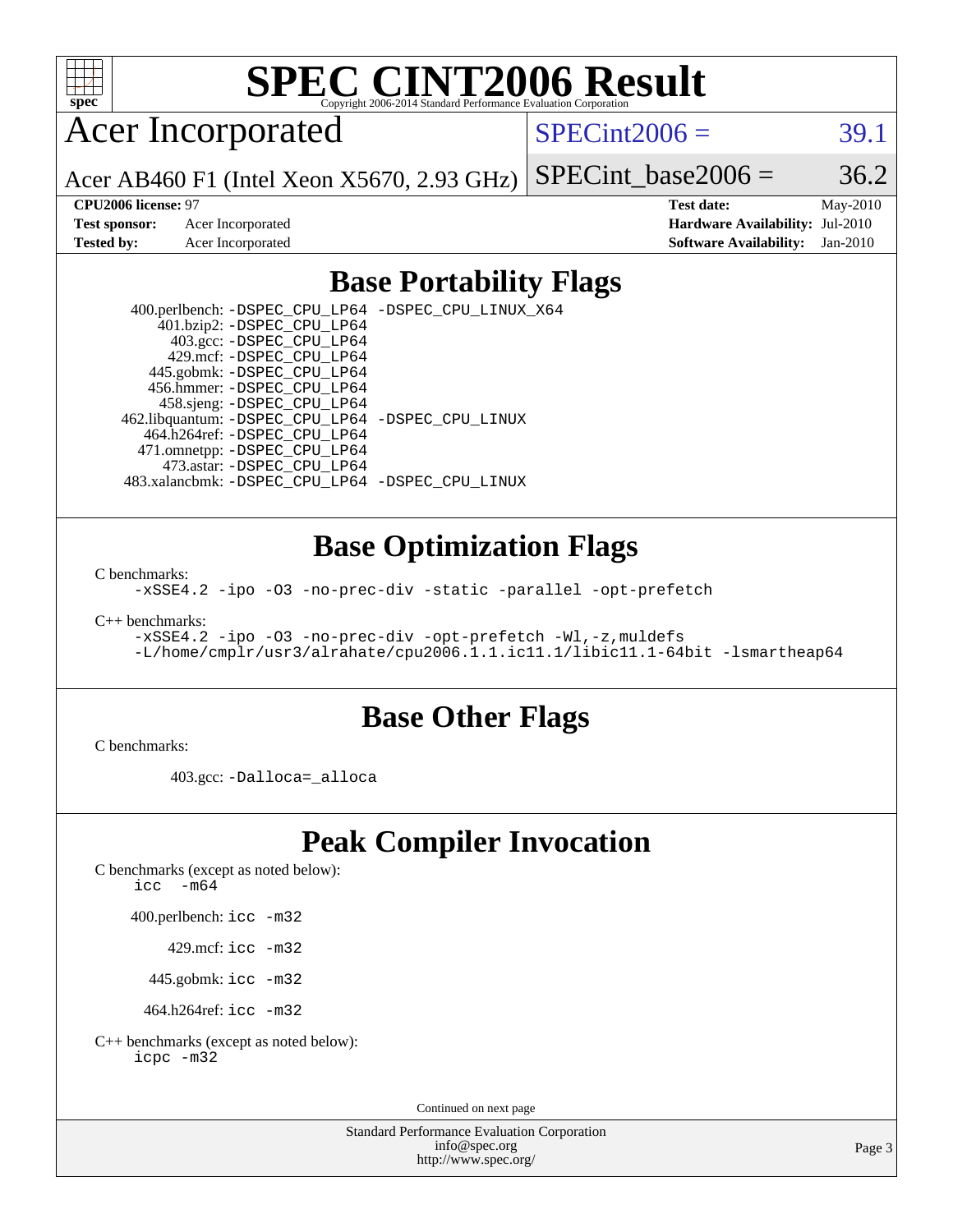

## **[SPEC CINT2006 Result](http://www.spec.org/auto/cpu2006/Docs/result-fields.html#SPECCINT2006Result)**

Acer Incorporated

 $SPECint2006 = 39.1$  $SPECint2006 = 39.1$ 

Acer AB460 F1 (Intel Xeon X5670, 2.93 GHz) SPECint base2006 =  $36.2$ 

**[CPU2006 license:](http://www.spec.org/auto/cpu2006/Docs/result-fields.html#CPU2006license)** 97 **[Test date:](http://www.spec.org/auto/cpu2006/Docs/result-fields.html#Testdate)** May-2010 **[Test sponsor:](http://www.spec.org/auto/cpu2006/Docs/result-fields.html#Testsponsor)** Acer Incorporated **[Hardware Availability:](http://www.spec.org/auto/cpu2006/Docs/result-fields.html#HardwareAvailability)** Jul-2010 **[Tested by:](http://www.spec.org/auto/cpu2006/Docs/result-fields.html#Testedby)** Acer Incorporated **[Software Availability:](http://www.spec.org/auto/cpu2006/Docs/result-fields.html#SoftwareAvailability)** Jan-2010

### **[Peak Compiler Invocation \(Continued\)](http://www.spec.org/auto/cpu2006/Docs/result-fields.html#PeakCompilerInvocation)**

473.astar: [icpc -m64](http://www.spec.org/cpu2006/results/res2010q3/cpu2006-20100608-11654.flags.html#user_peakCXXLD473_astar_intel_icpc_64bit_fc66a5337ce925472a5c54ad6a0de310)

### **[Peak Portability Flags](http://www.spec.org/auto/cpu2006/Docs/result-fields.html#PeakPortabilityFlags)**

 400.perlbench: [-DSPEC\\_CPU\\_LINUX\\_IA32](http://www.spec.org/cpu2006/results/res2010q3/cpu2006-20100608-11654.flags.html#b400.perlbench_peakCPORTABILITY_DSPEC_CPU_LINUX_IA32) 401.bzip2: [-DSPEC\\_CPU\\_LP64](http://www.spec.org/cpu2006/results/res2010q3/cpu2006-20100608-11654.flags.html#suite_peakPORTABILITY401_bzip2_DSPEC_CPU_LP64)

 403.gcc: [-DSPEC\\_CPU\\_LP64](http://www.spec.org/cpu2006/results/res2010q3/cpu2006-20100608-11654.flags.html#suite_peakPORTABILITY403_gcc_DSPEC_CPU_LP64) 456.hmmer: [-DSPEC\\_CPU\\_LP64](http://www.spec.org/cpu2006/results/res2010q3/cpu2006-20100608-11654.flags.html#suite_peakPORTABILITY456_hmmer_DSPEC_CPU_LP64) 458.sjeng: [-DSPEC\\_CPU\\_LP64](http://www.spec.org/cpu2006/results/res2010q3/cpu2006-20100608-11654.flags.html#suite_peakPORTABILITY458_sjeng_DSPEC_CPU_LP64) 462.libquantum: [-DSPEC\\_CPU\\_LP64](http://www.spec.org/cpu2006/results/res2010q3/cpu2006-20100608-11654.flags.html#suite_peakPORTABILITY462_libquantum_DSPEC_CPU_LP64) [-DSPEC\\_CPU\\_LINUX](http://www.spec.org/cpu2006/results/res2010q3/cpu2006-20100608-11654.flags.html#b462.libquantum_peakCPORTABILITY_DSPEC_CPU_LINUX) 473.astar: [-DSPEC\\_CPU\\_LP64](http://www.spec.org/cpu2006/results/res2010q3/cpu2006-20100608-11654.flags.html#suite_peakPORTABILITY473_astar_DSPEC_CPU_LP64) 483.xalancbmk: [-DSPEC\\_CPU\\_LINUX](http://www.spec.org/cpu2006/results/res2010q3/cpu2006-20100608-11654.flags.html#b483.xalancbmk_peakCXXPORTABILITY_DSPEC_CPU_LINUX)

### **[Peak Optimization Flags](http://www.spec.org/auto/cpu2006/Docs/result-fields.html#PeakOptimizationFlags)**

[C benchmarks](http://www.spec.org/auto/cpu2006/Docs/result-fields.html#Cbenchmarks):

 400.perlbench: [-xSSE4.2](http://www.spec.org/cpu2006/results/res2010q3/cpu2006-20100608-11654.flags.html#user_peakPASS2_CFLAGSPASS2_LDCFLAGS400_perlbench_f-xSSE42_f91528193cf0b216347adb8b939d4107)(pass 2) [-prof-gen](http://www.spec.org/cpu2006/results/res2010q3/cpu2006-20100608-11654.flags.html#user_peakPASS1_CFLAGSPASS1_LDCFLAGS400_perlbench_prof_gen_e43856698f6ca7b7e442dfd80e94a8fc)(pass 1) [-ipo](http://www.spec.org/cpu2006/results/res2010q3/cpu2006-20100608-11654.flags.html#user_peakPASS2_CFLAGSPASS2_LDCFLAGS400_perlbench_f-ipo)(pass 2) [-O3](http://www.spec.org/cpu2006/results/res2010q3/cpu2006-20100608-11654.flags.html#user_peakPASS2_CFLAGSPASS2_LDCFLAGS400_perlbench_f-O3)(pass 2) [-no-prec-div](http://www.spec.org/cpu2006/results/res2010q3/cpu2006-20100608-11654.flags.html#user_peakPASS2_CFLAGSPASS2_LDCFLAGS400_perlbench_f-no-prec-div)(pass 2) [-static](http://www.spec.org/cpu2006/results/res2010q3/cpu2006-20100608-11654.flags.html#user_peakPASS2_CFLAGSPASS2_LDCFLAGS400_perlbench_f-static)(pass 2) [-prof-use](http://www.spec.org/cpu2006/results/res2010q3/cpu2006-20100608-11654.flags.html#user_peakPASS2_CFLAGSPASS2_LDCFLAGS400_perlbench_prof_use_bccf7792157ff70d64e32fe3e1250b55)(pass 2) [-ansi-alias](http://www.spec.org/cpu2006/results/res2010q3/cpu2006-20100608-11654.flags.html#user_peakCOPTIMIZE400_perlbench_f-ansi-alias) [-opt-prefetch](http://www.spec.org/cpu2006/results/res2010q3/cpu2006-20100608-11654.flags.html#user_peakCOPTIMIZE400_perlbench_f-opt-prefetch) 401.bzip2: [-xSSE4.2](http://www.spec.org/cpu2006/results/res2010q3/cpu2006-20100608-11654.flags.html#user_peakPASS2_CFLAGSPASS2_LDCFLAGS401_bzip2_f-xSSE42_f91528193cf0b216347adb8b939d4107)(pass 2) [-prof-gen](http://www.spec.org/cpu2006/results/res2010q3/cpu2006-20100608-11654.flags.html#user_peakPASS1_CFLAGSPASS1_LDCFLAGS401_bzip2_prof_gen_e43856698f6ca7b7e442dfd80e94a8fc)(pass 1) [-ipo](http://www.spec.org/cpu2006/results/res2010q3/cpu2006-20100608-11654.flags.html#user_peakPASS2_CFLAGSPASS2_LDCFLAGS401_bzip2_f-ipo)(pass 2) [-O3](http://www.spec.org/cpu2006/results/res2010q3/cpu2006-20100608-11654.flags.html#user_peakPASS2_CFLAGSPASS2_LDCFLAGS401_bzip2_f-O3)(pass 2) [-no-prec-div](http://www.spec.org/cpu2006/results/res2010q3/cpu2006-20100608-11654.flags.html#user_peakCOPTIMIZEPASS2_CFLAGSPASS2_LDCFLAGS401_bzip2_f-no-prec-div) [-static](http://www.spec.org/cpu2006/results/res2010q3/cpu2006-20100608-11654.flags.html#user_peakPASS2_CFLAGSPASS2_LDCFLAGS401_bzip2_f-static)(pass 2) [-prof-use](http://www.spec.org/cpu2006/results/res2010q3/cpu2006-20100608-11654.flags.html#user_peakPASS2_CFLAGSPASS2_LDCFLAGS401_bzip2_prof_use_bccf7792157ff70d64e32fe3e1250b55)(pass 2) [-auto-ilp32](http://www.spec.org/cpu2006/results/res2010q3/cpu2006-20100608-11654.flags.html#user_peakCOPTIMIZE401_bzip2_f-auto-ilp32) [-opt-prefetch](http://www.spec.org/cpu2006/results/res2010q3/cpu2006-20100608-11654.flags.html#user_peakCOPTIMIZE401_bzip2_f-opt-prefetch) [-ansi-alias](http://www.spec.org/cpu2006/results/res2010q3/cpu2006-20100608-11654.flags.html#user_peakCOPTIMIZE401_bzip2_f-ansi-alias) 403.gcc: [-xSSE4.2](http://www.spec.org/cpu2006/results/res2010q3/cpu2006-20100608-11654.flags.html#user_peakCOPTIMIZE403_gcc_f-xSSE42_f91528193cf0b216347adb8b939d4107) [-ipo](http://www.spec.org/cpu2006/results/res2010q3/cpu2006-20100608-11654.flags.html#user_peakCOPTIMIZE403_gcc_f-ipo) [-O3](http://www.spec.org/cpu2006/results/res2010q3/cpu2006-20100608-11654.flags.html#user_peakCOPTIMIZE403_gcc_f-O3) [-no-prec-div](http://www.spec.org/cpu2006/results/res2010q3/cpu2006-20100608-11654.flags.html#user_peakCOPTIMIZE403_gcc_f-no-prec-div) [-static](http://www.spec.org/cpu2006/results/res2010q3/cpu2006-20100608-11654.flags.html#user_peakCOPTIMIZE403_gcc_f-static) [-inline-calloc](http://www.spec.org/cpu2006/results/res2010q3/cpu2006-20100608-11654.flags.html#user_peakCOPTIMIZE403_gcc_f-inline-calloc) [-opt-malloc-options=3](http://www.spec.org/cpu2006/results/res2010q3/cpu2006-20100608-11654.flags.html#user_peakCOPTIMIZE403_gcc_f-opt-malloc-options_13ab9b803cf986b4ee62f0a5998c2238) [-auto-ilp32](http://www.spec.org/cpu2006/results/res2010q3/cpu2006-20100608-11654.flags.html#user_peakCOPTIMIZE403_gcc_f-auto-ilp32) 429.mcf: [-xSSE4.2](http://www.spec.org/cpu2006/results/res2010q3/cpu2006-20100608-11654.flags.html#user_peakCOPTIMIZE429_mcf_f-xSSE42_f91528193cf0b216347adb8b939d4107) [-ipo](http://www.spec.org/cpu2006/results/res2010q3/cpu2006-20100608-11654.flags.html#user_peakCOPTIMIZE429_mcf_f-ipo) [-O3](http://www.spec.org/cpu2006/results/res2010q3/cpu2006-20100608-11654.flags.html#user_peakCOPTIMIZE429_mcf_f-O3) [-no-prec-div](http://www.spec.org/cpu2006/results/res2010q3/cpu2006-20100608-11654.flags.html#user_peakCOPTIMIZE429_mcf_f-no-prec-div) [-static](http://www.spec.org/cpu2006/results/res2010q3/cpu2006-20100608-11654.flags.html#user_peakCOPTIMIZE429_mcf_f-static) [-opt-prefetch](http://www.spec.org/cpu2006/results/res2010q3/cpu2006-20100608-11654.flags.html#user_peakCOPTIMIZE429_mcf_f-opt-prefetch) 445.gobmk: [-xSSE4.2](http://www.spec.org/cpu2006/results/res2010q3/cpu2006-20100608-11654.flags.html#user_peakPASS2_CFLAGSPASS2_LDCFLAGS445_gobmk_f-xSSE42_f91528193cf0b216347adb8b939d4107)(pass 2) [-prof-gen](http://www.spec.org/cpu2006/results/res2010q3/cpu2006-20100608-11654.flags.html#user_peakPASS1_CFLAGSPASS1_LDCFLAGS445_gobmk_prof_gen_e43856698f6ca7b7e442dfd80e94a8fc)(pass 1) [-prof-use](http://www.spec.org/cpu2006/results/res2010q3/cpu2006-20100608-11654.flags.html#user_peakPASS2_CFLAGSPASS2_LDCFLAGS445_gobmk_prof_use_bccf7792157ff70d64e32fe3e1250b55)(pass 2) [-O2](http://www.spec.org/cpu2006/results/res2010q3/cpu2006-20100608-11654.flags.html#user_peakCOPTIMIZE445_gobmk_f-O2) [-ipo](http://www.spec.org/cpu2006/results/res2010q3/cpu2006-20100608-11654.flags.html#user_peakCOPTIMIZE445_gobmk_f-ipo) [-no-prec-div](http://www.spec.org/cpu2006/results/res2010q3/cpu2006-20100608-11654.flags.html#user_peakCOPTIMIZE445_gobmk_f-no-prec-div) [-ansi-alias](http://www.spec.org/cpu2006/results/res2010q3/cpu2006-20100608-11654.flags.html#user_peakCOPTIMIZE445_gobmk_f-ansi-alias) 456.hmmer: [-xSSE4.2](http://www.spec.org/cpu2006/results/res2010q3/cpu2006-20100608-11654.flags.html#user_peakCOPTIMIZE456_hmmer_f-xSSE42_f91528193cf0b216347adb8b939d4107) [-ipo](http://www.spec.org/cpu2006/results/res2010q3/cpu2006-20100608-11654.flags.html#user_peakCOPTIMIZE456_hmmer_f-ipo) [-O3](http://www.spec.org/cpu2006/results/res2010q3/cpu2006-20100608-11654.flags.html#user_peakCOPTIMIZE456_hmmer_f-O3) [-no-prec-div](http://www.spec.org/cpu2006/results/res2010q3/cpu2006-20100608-11654.flags.html#user_peakCOPTIMIZE456_hmmer_f-no-prec-div) [-static](http://www.spec.org/cpu2006/results/res2010q3/cpu2006-20100608-11654.flags.html#user_peakCOPTIMIZE456_hmmer_f-static) [-unroll2](http://www.spec.org/cpu2006/results/res2010q3/cpu2006-20100608-11654.flags.html#user_peakCOPTIMIZE456_hmmer_f-unroll_784dae83bebfb236979b41d2422d7ec2) [-ansi-alias](http://www.spec.org/cpu2006/results/res2010q3/cpu2006-20100608-11654.flags.html#user_peakCOPTIMIZE456_hmmer_f-ansi-alias) [-auto-ilp32](http://www.spec.org/cpu2006/results/res2010q3/cpu2006-20100608-11654.flags.html#user_peakCOPTIMIZE456_hmmer_f-auto-ilp32) 458.sjeng: [-xSSE4.2](http://www.spec.org/cpu2006/results/res2010q3/cpu2006-20100608-11654.flags.html#user_peakPASS2_CFLAGSPASS2_LDCFLAGS458_sjeng_f-xSSE42_f91528193cf0b216347adb8b939d4107)(pass 2) [-prof-gen](http://www.spec.org/cpu2006/results/res2010q3/cpu2006-20100608-11654.flags.html#user_peakPASS1_CFLAGSPASS1_LDCFLAGS458_sjeng_prof_gen_e43856698f6ca7b7e442dfd80e94a8fc)(pass 1) [-ipo](http://www.spec.org/cpu2006/results/res2010q3/cpu2006-20100608-11654.flags.html#user_peakPASS2_CFLAGSPASS2_LDCFLAGS458_sjeng_f-ipo)(pass 2) [-O3](http://www.spec.org/cpu2006/results/res2010q3/cpu2006-20100608-11654.flags.html#user_peakPASS2_CFLAGSPASS2_LDCFLAGS458_sjeng_f-O3)(pass 2) [-no-prec-div](http://www.spec.org/cpu2006/results/res2010q3/cpu2006-20100608-11654.flags.html#user_peakPASS2_CFLAGSPASS2_LDCFLAGS458_sjeng_f-no-prec-div)(pass 2) [-static](http://www.spec.org/cpu2006/results/res2010q3/cpu2006-20100608-11654.flags.html#user_peakPASS2_CFLAGSPASS2_LDCFLAGS458_sjeng_f-static)(pass 2) [-prof-use](http://www.spec.org/cpu2006/results/res2010q3/cpu2006-20100608-11654.flags.html#user_peakPASS2_CFLAGSPASS2_LDCFLAGS458_sjeng_prof_use_bccf7792157ff70d64e32fe3e1250b55)(pass 2) [-unroll4](http://www.spec.org/cpu2006/results/res2010q3/cpu2006-20100608-11654.flags.html#user_peakCOPTIMIZE458_sjeng_f-unroll_4e5e4ed65b7fd20bdcd365bec371b81f) 462.libquantum: [-xSSE4.2](http://www.spec.org/cpu2006/results/res2010q3/cpu2006-20100608-11654.flags.html#user_peakCOPTIMIZE462_libquantum_f-xSSE42_f91528193cf0b216347adb8b939d4107) [-ipo](http://www.spec.org/cpu2006/results/res2010q3/cpu2006-20100608-11654.flags.html#user_peakCOPTIMIZE462_libquantum_f-ipo) [-O3](http://www.spec.org/cpu2006/results/res2010q3/cpu2006-20100608-11654.flags.html#user_peakCOPTIMIZE462_libquantum_f-O3) [-no-prec-div](http://www.spec.org/cpu2006/results/res2010q3/cpu2006-20100608-11654.flags.html#user_peakCOPTIMIZE462_libquantum_f-no-prec-div) [-static](http://www.spec.org/cpu2006/results/res2010q3/cpu2006-20100608-11654.flags.html#user_peakCOPTIMIZE462_libquantum_f-static) [-parallel](http://www.spec.org/cpu2006/results/res2010q3/cpu2006-20100608-11654.flags.html#user_peakCOPTIMIZE462_libquantum_f-parallel) [-opt-prefetch](http://www.spec.org/cpu2006/results/res2010q3/cpu2006-20100608-11654.flags.html#user_peakCOPTIMIZE462_libquantum_f-opt-prefetch) [-par-schedule-static=32768](http://www.spec.org/cpu2006/results/res2010q3/cpu2006-20100608-11654.flags.html#user_peakCOPTIMIZE462_libquantum_f-par-schedule_9386bcd99ba64e99ee01d1aafefddd14) [-ansi-alias](http://www.spec.org/cpu2006/results/res2010q3/cpu2006-20100608-11654.flags.html#user_peakCOPTIMIZE462_libquantum_f-ansi-alias) 464.h264ref: [-xSSE4.2](http://www.spec.org/cpu2006/results/res2010q3/cpu2006-20100608-11654.flags.html#user_peakPASS2_CFLAGSPASS2_LDCFLAGS464_h264ref_f-xSSE42_f91528193cf0b216347adb8b939d4107)(pass 2) [-prof-gen](http://www.spec.org/cpu2006/results/res2010q3/cpu2006-20100608-11654.flags.html#user_peakPASS1_CFLAGSPASS1_LDCFLAGS464_h264ref_prof_gen_e43856698f6ca7b7e442dfd80e94a8fc)(pass 1) [-ipo](http://www.spec.org/cpu2006/results/res2010q3/cpu2006-20100608-11654.flags.html#user_peakPASS2_CFLAGSPASS2_LDCFLAGS464_h264ref_f-ipo)(pass 2) [-O3](http://www.spec.org/cpu2006/results/res2010q3/cpu2006-20100608-11654.flags.html#user_peakPASS2_CFLAGSPASS2_LDCFLAGS464_h264ref_f-O3)(pass 2) [-no-prec-div](http://www.spec.org/cpu2006/results/res2010q3/cpu2006-20100608-11654.flags.html#user_peakPASS2_CFLAGSPASS2_LDCFLAGS464_h264ref_f-no-prec-div)(pass 2) [-static](http://www.spec.org/cpu2006/results/res2010q3/cpu2006-20100608-11654.flags.html#user_peakPASS2_CFLAGSPASS2_LDCFLAGS464_h264ref_f-static)(pass 2) [-prof-use](http://www.spec.org/cpu2006/results/res2010q3/cpu2006-20100608-11654.flags.html#user_peakPASS2_CFLAGSPASS2_LDCFLAGS464_h264ref_prof_use_bccf7792157ff70d64e32fe3e1250b55)(pass 2) [-unroll2](http://www.spec.org/cpu2006/results/res2010q3/cpu2006-20100608-11654.flags.html#user_peakCOPTIMIZE464_h264ref_f-unroll_784dae83bebfb236979b41d2422d7ec2) [-ansi-alias](http://www.spec.org/cpu2006/results/res2010q3/cpu2006-20100608-11654.flags.html#user_peakCOPTIMIZE464_h264ref_f-ansi-alias)

Continued on next page

Standard Performance Evaluation Corporation [info@spec.org](mailto:info@spec.org) <http://www.spec.org/>